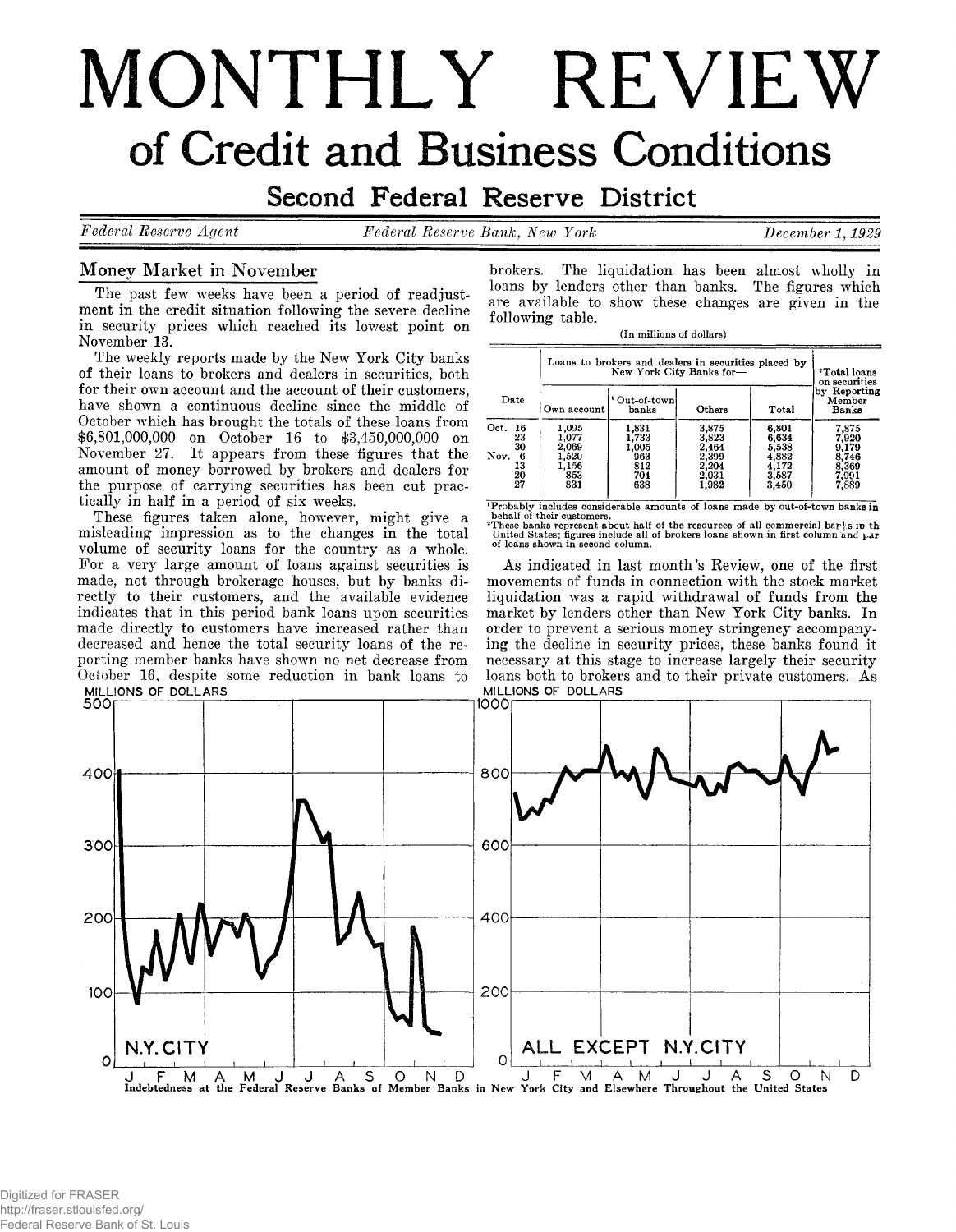

**the liquidation in security prices continued, however, the release of funds was sufficient not only to meet further withdrawals of funds by these other lenders but to enable the banks as well to reduce their loans to brokers and dealers to a more normal level.**

**As the demands for security loans have decreased, and as the cumulative effect of increases in open market holdings of Government securities by the Reserve Banks has been felt, money conditions have grown easier. These factors making for easier money were more than sufficient to offset the effect of a substantial gold export movement, and the month-end and holiday demand for currency which made itself felt in the last few days of November. The changes in money rates in the past two months are shown in the accompanying table.**

|                                                                             | Nov. 30,<br>1928             | Sept. 30.<br>1929             | Oct. 31.<br>1929               | Nov. 29.<br>1929                    |
|-----------------------------------------------------------------------------|------------------------------|-------------------------------|--------------------------------|-------------------------------------|
| Stock Exchange call $\alpha$ oans                                           | $*6\frac{1}{2} - 10$         | $*8-10$<br>$9 - 9\frac{1}{4}$ | *6                             | $*44$                               |
| Stock Exchange 90 day loans<br>Prime commercial paper                       | $5\frac{1}{4} - \frac{1}{2}$ | $^{6}_{5}\frac{1}{28}$        | $6 - 6\frac{1}{4}$             | $5 - 5\frac{1}{4}$                  |
| $Bills - 90$ day unindorsed<br>Customers' rates on commercial loans         | $4\frac{1}{8}$<br>$+5.48$    | †6.07                         | $4\frac{5}{6}$<br><b>t6.07</b> | $3\frac{3}{4}-\frac{1}{8}$<br>15.73 |
| Treasury certificates and notes<br>Maturing March $15$                      | 4.20                         | 4.62                          | 3.97                           | 3.41                                |
| Maturing June $15$<br>Federal Reserve Bank of New York                      | 4.20                         | 4.63                          | 4.05                           | 3.13                                |
|                                                                             | 5                            | 6                             | 6                              | 4½                                  |
| Federal Reserve Bank of New York!<br>buying rate for $90 \text{ day}$ bills | $4\frac{1}{2}$               | $5\frac{1}{6}$                | 5                              | 4                                   |
|                                                                             |                              |                               |                                |                                     |

**Money Rates at New York**

**\* Range for preceding week** t **Average rate of leading banks at middle of month**

**As in the case of loans to brokers, the statistics of money rates in the New York money market might well give a misleading impression as to the changes in credit conditions throughout the country as a whole. The rapid easing in the money position in the past two months was at first to an unusual degree confined to New** York City. For causes which are not wholly ascertain**able but which probably include calls for margin when stock prices were declining, and more recently investments by out-of-town buyers, the tendency for funds to flow toward New York was so considerable that the surplus funds which appeared in the money market did not at first easily find their way to other parts of the country.**

**During the major part of the month of November the**

**New York City banks after liquidating almost all of their indebtedness to the Federal Reserve Bank of New York, held reserves considerably in excess of the requirements. As usual, when their reserves are excessive, the banks were ready to sell or lend these excesses to other banks on a day-to-day basis, and the rates at which such sales were made indicate the extent to which surplus funds were available. On a number of days during the month of November these surplus funds, quoted in the market as Federal funds, were sold at rates as low as** *1 %* **or 2 per cent. Under these circumstances, a number of out-of-town banks borrowed these funds from the New York banks on a day-to-day basis, and used them to reduce their indebtedness at their Reserve Banks. In this way the amount of surplus funds in New York was gradually reduced toward the end of the month and the** quotation for Federal funds rose to  $4\frac{1}{2}$  per cent.

**The diagrams on the preceding page illustrate how recent easing tendencies have been localized in New York. The extent to which banks find it necessary to resort to the Reserve Banks to supplement their own supplies of funds is one of the best indexes of credit conditions. The charts indicate that whereas the New York City banks have reduced their indebtedness at the Reserve Bank from about \$300,000,000 early in August to around \$50,000,000 throughout most of November, the banks in other districts have made no corresponding reduction. As surplus funds in any single center ordinarily distribute themselves more rapidly throughout the country the relative illiquidity of funds during this period was somewhat unusual and appears to have been due to such temporary causes as the large movement of funds in connection with security market activity and some hesi**tation in the employment of funds. At the very end of **November an increase in bank borrowing, particularly in New York City, reflected the temporary demand for currency over the Thanksgiving holiday and the end of the month.**

**Effective November 15 the discount rate of the Federal Reserve Bank of New York, which had been reduced** from 6 to 5 per cent on November 1, was reduced  $\frac{1}{2}$  per cent further to  $4\frac{1}{2}$ . Reductions from 5 to  $4\frac{1}{2}$  per cent **during November were made also by the Federal Reserve Banks of Boston and Chicago.**

## **Bill Market**

**During the first three weeks of November the investment demand for bills continued in good volume, though purchasing was not as heavy as in the latter part of October. The demand, which included not only substantial foreign orders but also buying by domestic banks and corporations, was materially in excess of the new bills which came into the market. Reflecting this situation the dealers continued to lower their rates, so that by the 21st of the month 30 to 90 day unendorsed bills were being offered at a range of 3 % -% per cent, or about** *%* **per cent below the level of the opening of the month and** *iy 4* **per cent below the figure quoted before rate reductions began in October. Longer bills showed corresponding decreases; the 4 months maturity reached an offering level of 3% -4 per cent, and 5 and 6 months bills 4-4% per cent. These are the lowest rates quoted for bankers bills since May 1928.**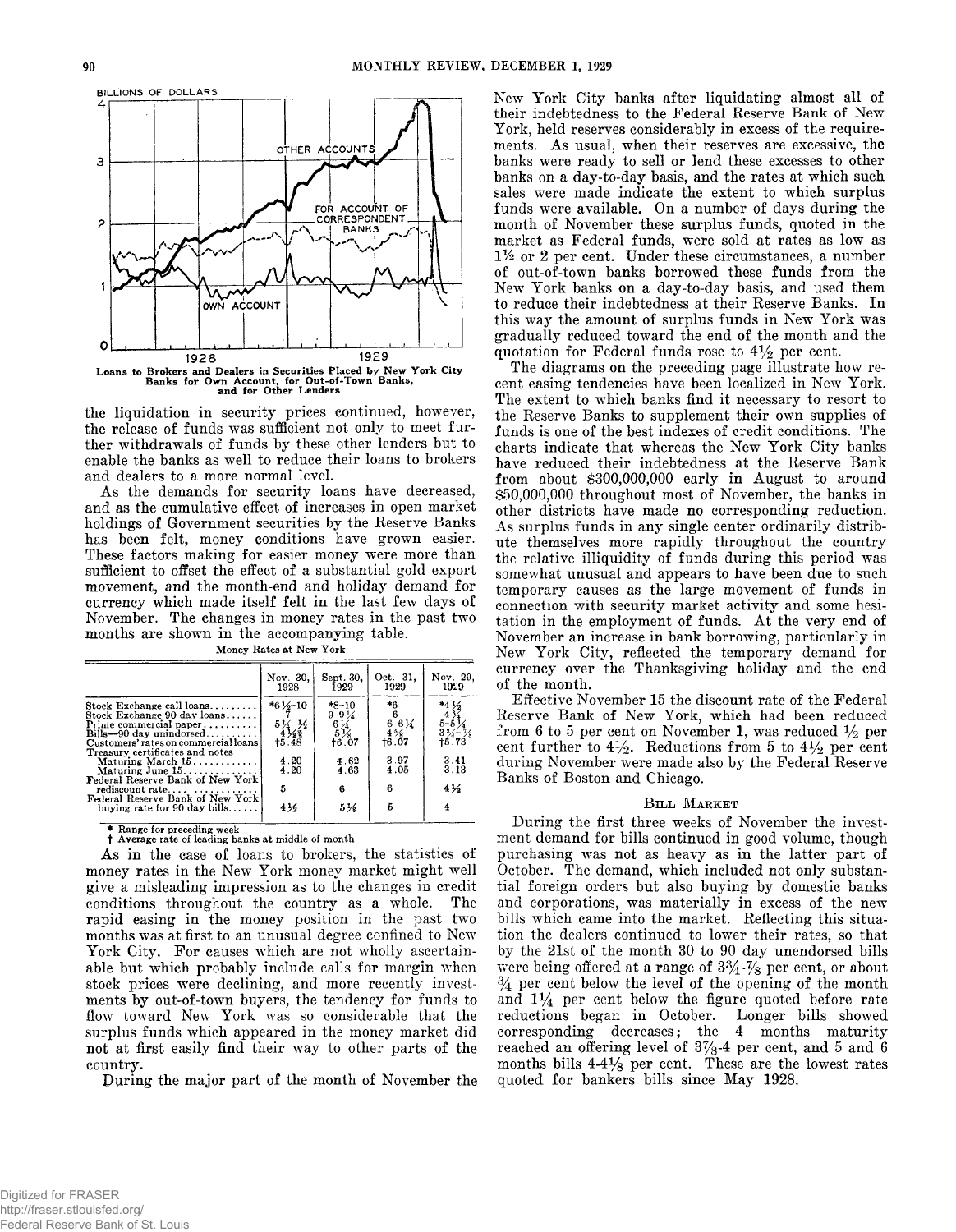**In the final week of November, the supply of bills coming on the market increased substantially, especially during the last few days of the month, and was considerably in excess of the somewhat reduced demand. During this period, dealers' portfolios of bills about doubled, as compared with the low level prevailing in the third week of the month.**

**Reflecting the large demand for bills from other sources, offerings of bills to the Reserve Banks during November were insufficient to replace maturities, so that the Reserve System's portfolio of bills showed a continuous decline, and on November 27 was \$122,000,000 below the high point of October 23, compared with an increase of \$81,000,000 during the same period of 1928.**

## COMMERCIAL PAPER MARKET

**During November there was an excellent investment demand for commercial paper. Paper dealers reported, in addition to good sales in the Middle and Southwest, and in New England, that New York City bank buying for out-of-town correspondents was in larger volume than in some time, and that some buying was done by New York banks for their own account.**

**The improved demand and the general easing of money rates were reflected in a substantial decline in open market commercial paper rates. Whereas at the opening of the month the prevailing level for prime** names was  $5\frac{3}{4}$ -6 per cent, by the end of November the bulk of the paper was being sold at  $5-5\frac{1}{4}$  per cent, though some paper was also moving at  $5\frac{1}{2}$  per cent. **This is the lowest rate level since July 1928. As offering rates were reduced, dealers quoted lower rates to borrowers in order to obtain paper to meet the increased demand.**

**In October the first material increase in a number of months occurred in outstandings of commercial paper. The amount outstanding through 23 dealers at the end of that month was 8 per cent larger than a month earlier, but, at \$286,000,000, remained 32 per cent smaller than a year ago.**

## **Security Markets**

**Following a temporary upturn during the last two days of October, the stock market resumed its downward course until November 13. Closing prices for that day were in general about 45 per cent below the highest points and at approximately the same levels as in March 1928, when the unprecedented price advances of the past two years may be said to have begun.**

**During the ten days after November 13, there was a marked recovery of prices which amounted on the average to more than one-fourth of the previous decline. This advance was followed by irregular movements during the closing week of the month, which resulted in a small net decline, and at the end of the month the general level of stock prices was still 34 per cent below the high points, though 18 per cent above the lowest point reached on the recession.**

**Considerable strength was evident in bond prices during the second half of November, and, in the case of United States Government issues, throughout the month. Under the influence of easing money conditions,**



**an average of the prices of the eight Government bond issues now outstanding rose nearly 2 points, following a similar advance in October, and reached a new high level for the year, about 1 point above that of January. Domestic corporation bond issues, which in October showed signs of beginning a definite advance, but which were under pressure while the stock market was declining, moved rapidly forward in the second half of November, and quotations of representative issues were about the** highest of the past half year. An average of 40 repre**sentative foreign bonds had a larger setback in the first part of November than domestic corporate issues, due in large measure to acute weakness in Brazilian bonds; in the second half of the month, however, there was a substantial recovery.**

# **New Financing**

**Final figures for the month of October indicate considerable curtailment of domestic corporate security issues following the unprecedented total for September. The October volume of new domestic corporate financing at \$675,000,000, exclusive of refunding issues, was \$525,000,000 less than September flotations, due to a drop of nearly \$600,000,000 in stock issues, chiefly of investment trusts and trading companies. New bond offerings at \$235,000,000 were the largest since May. Compared with a year ago, the October 1929 total was \$120,000,000 larger, with about one-third of the increase in bond issues and the balance in stock flotations. Bond and note financing by municipalities and States likewise increased from September to October and was somewhat larger than last year. October foreign financing in this country was more than twice as heavy as in the previous month, but continued below the level of 1928.**

**In November, unfavorable conditions in the security markets were reflected in a further decline in the amount of new securities offered. A number of States and municipalities took advantage of the easier money conditions to float bond and note issues, though the total amount involved was less than half the municipal financing of the previous month. There was a virtual**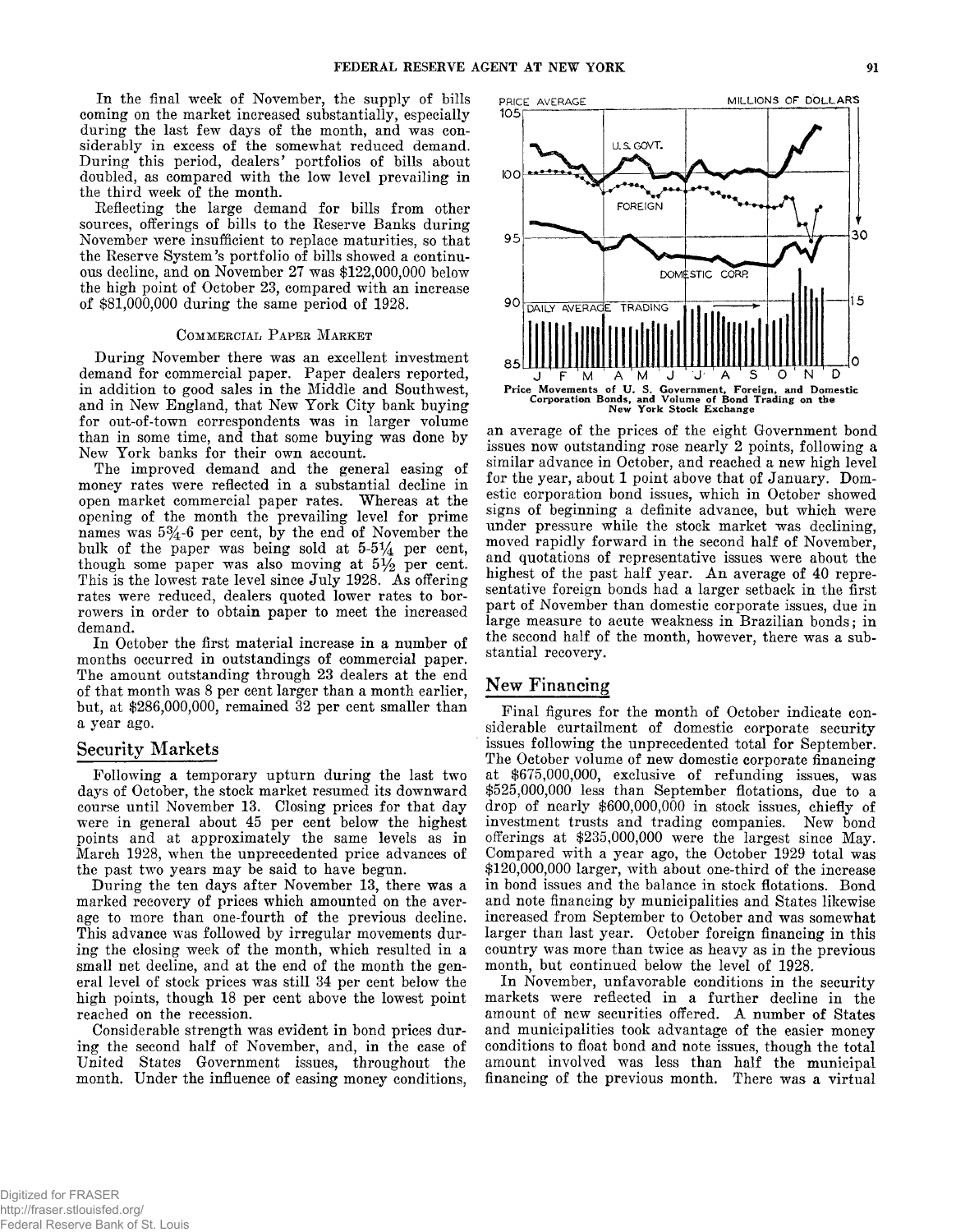**cessation of stock issues, not only of investment trusts and financial trading and holding companies, but also of industrial, public utility, and other types of companies. In addition, a number of concerns, whose stockholders** *9* **rights to subscribe to additional stock became payable during November, deferred the payment dates to December or into the new year. The month's total, both for domestic and foreign issues, will probably prove to be the smallest since at least August 1928, when summer dullness, a congestion of new issues, and the development of tight money conditions were important factors in the curtailment of security flotations.**

## Gold Movement

**The month of November showed a net loss of gold to this country of more than \$26,000,000. Most of the loss was through foreign exchange transactions, the first net loss of that character in any month since June 1928. Exports amounted to about \$30,000,000, of which \$14,- 500.000 was shipped to France, \$10,002,000 to Switzerland, and \$5,010,000 to Poland. The receipt of \$1,- 800.000 from Argentina accounted for the bulk of the imports. There was a net decrease of \$1,000,000 in gold earmarked for foreign account, which, together with the net exports, reduced the net gain to the country for the calendar year to \$202,000,000.**

**France continued to draw gold from England during November but to a smaller degree than in the preceding months. The November withdrawals from England were more than offset by arrivals of gold at the Bank of England from Argentina, South Africa, and New Zealand. Argentina continued to lose gold also to Berlin and Paris.**

**The rapid change in this country from an import to an export movement of gold is in some respects comparable to the change which took place in 1927. From January through August 1927, there were net imports of \$146,800,000 of gold; then a reversal set in and from September through December, exports totaled \$140,- 700,000. This change accompanied a rapid easing of money rates in this country relative to rates abroad.**

## **Foreign Exchange**

**After continuing their October strength until mid-November, the European exchanges eased off until the 22nd when they recovered their earlier firmness. Sterling maintained its strength throughout the month, dropping below \$4.87% only on the 18th and 20th, and was quoted around \$4.87 15/16 as the month closed. French francs ruled above \$0.0394 until November 4 after which they declined gradually to \$0.0393% on the 20th,but on the 25th they had recovered to \$0.0393 15/16, or slightly higher than the calculated outgoing gold point. Reichsmarks were subject to somewhat wider fluctuations; they sold at \$0.23921/4 on the 1st, fell to a low of \$0.2389% on the 18th, and rose to around \$0.2394 on the 29th. Belgas declined from \$0.1399% on the 2nd to \$0.1398 on November 19th, and again on the 22nd, but subsequently rose to \$0.1399%, which is above the theoretical gold export point. Dutch guilders early in the month were strong at \$0.4037%, fell on the 18th to \$0.4031%, and improved later to better than \$0.4036.**

**Swiss francs, contrary to the general tendency, gained steadily from a low of \$0.19351/4 on November 7 to \$0.1941% on the 29th, the highest in recent years. Lire were irregular and declined to about \$0.0523% after recording a new high since May 4 (\$0.0524 1/16) on November 2.**

**Scandinavian currencies continued the strength they gained towards the end of October, with Swedish crowns in the lead at \$0.2691 on the 29th, and Danish and Norwegian crowns closing the month firmly around \$0.2680. The Spanish peseta continued the decline begun on October 14 and weakened steadily to \$0.1373 on November 26.**

**Though traders in the Japanese yen had largely discounted the news, the announcement of a stabilization credit and of the date of resumption of free gold movements carried this exchange above \$0.49 on November 20 and 21, a movement which was followed by a reaction to \$0.4886 on the 26th. Both Canadian dollars and Argentine pesos were weak during November. The former ruled at a discount of \$0.02 and over from November 12 to 18, and sold at around \$0.99 near the month-end. The peso fluctuated weakly around \$0.94.**

# **Central Bank Rate Changes**

**During the month of November, ten European central banks reduced their official rate of discount; of these, two banks— those of Holland and Danzig— effected two successive reductions. The first revision of rates followed the announcement of a reduction of one-half per cent to 6 per cent in the Bank of England rate on October 31, and the lowering of the New York bank rate from 6 to 5 per cent effective November 1. On November 1 the Netherlands Bank, which has increased its gold and foreign exchange holdings \$16,700,000 since the end of June, bringing its gold ratio to nearly 54 per cent, lowered its rate by one-half per cent to 5 per cent. The earlier rate had been in force since March 25. On the next day, November 2, the Reichsbank rate, which** had stood at  $7\frac{1}{2}$  per cent since April 25, was lowered **to 7 per cent. The Reichsbank has acquired \$84,000,000 in fresh reserves since the end of June; its reserve ratio is about 63 per cent, and its currency is firm on all the foreign exchange markets. The withdrawal of funds from stock exchange employment in Berlin was one cause which contributed to easier money in that center and brought about a readjustment of both private and official rates. On the 2nd also the Bank of Danzig** lowered its rate from  $6\frac{1}{2}$  to 6 per cent. On the 4th the **National Bank of Hungary, whose rate had stood at 8 per cent since April 24, effected a half per cent reduc**tion to  $7\frac{1}{2}$  per cent. This bank also has made a small **gain in reserves since the middle of the year. The drain upon its foreign assets in the past has been towards New York and Berlin, where an easier position is now present.**

**A second series of rate reductions began towards the middle of November. On the 14th the National Bank of Belgium, where a 5 per cent rate had ruled since August** 1, lowered its rate to  $4\frac{1}{2}$  per cent. This bank has added **over \$21,000,000 to its reserves since the end of June and had at last report a reserve ratio of 57.7 per cent.**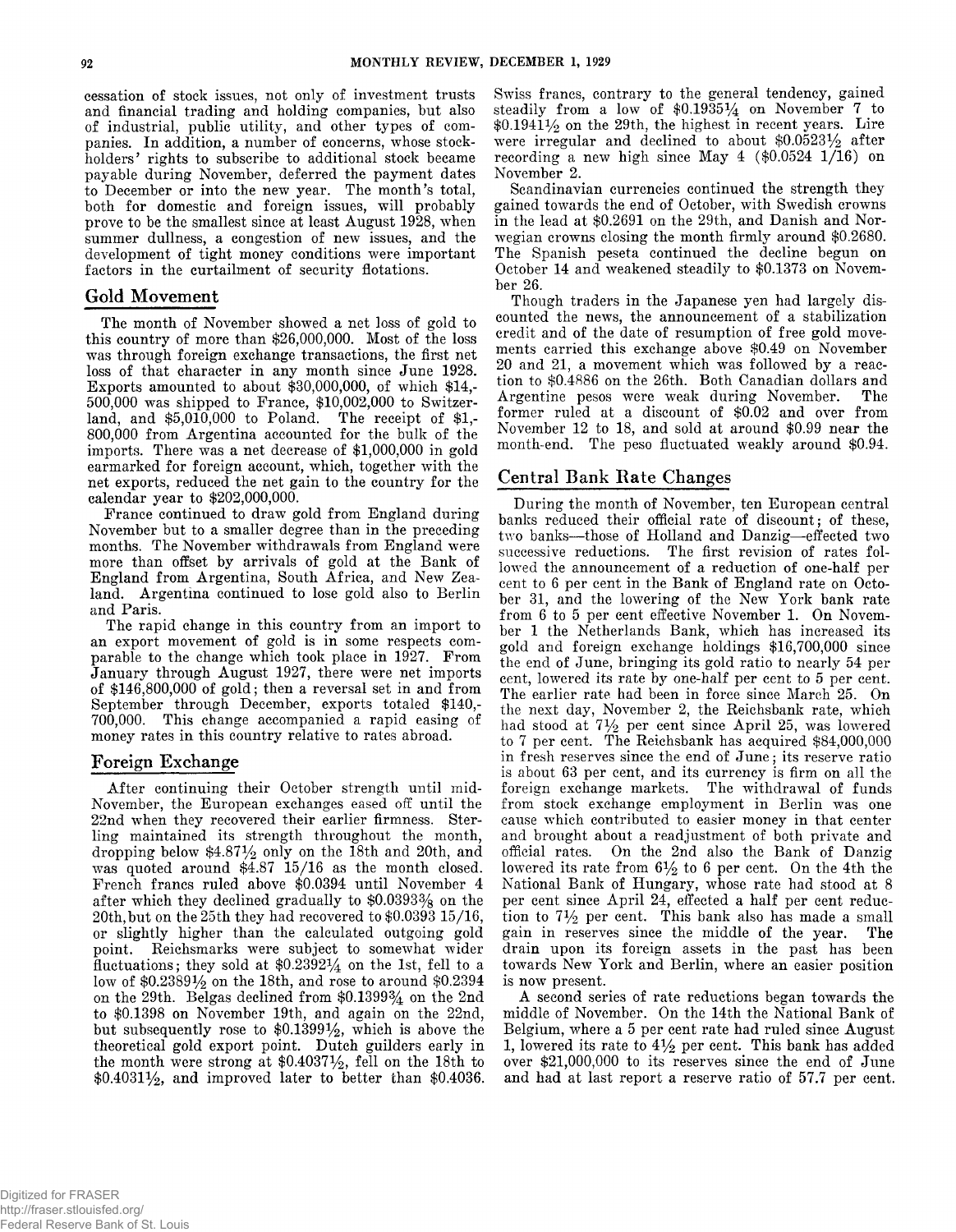**Here too a stock exchange slump released funds for use in the Brussels money market proper. Coincident with the reduction of one-half per cent in New York on November 15, the Warsaw rate was lowered by the Bank** of Poland from 9 to  $8\frac{1}{2}$  per cent. The Polish central **bank is in a strong position (reserve ratio 61.4 per cent** on November 10); internal credit conditions are reported **easier than at any time since last autumn; and the foreign trade of the country has shown successive export balances since July. A second reduction of one-half per** cent to  $4\frac{1}{2}$  per cent was effected by the Netherlands **Bank on November 16.**

**On the 21st, the Bank of England again lowered its** rate one-half per cent to  $5\frac{1}{2}$  per cent. Its bullion hold**ings are £3,300,000 greater than at the time of the October 31 reduction; its banking reserve is greater by £7,500,000 and the reserve proportion has risen from 30.1 to 35.8 per cent. This change in bank rate was followed on the 22nd by a lowering of the Bank of Nor**way rate to  $5\frac{1}{2}$  per cent from the 6 per cent rate estab**lished on September 27. On the 23rd the Austrian** National Bank moved its rate downward from  $8\frac{1}{2}$  to 8 **per cent, the earlier rate having been in force since September 28; and the Bank of Danzig effected a second half per cent reduction to 6 per cent. On the 26th the** National Bank of Rumania rate was reduced from  $9\frac{1}{2}$ **per cent, where it had stood since May 14, to 9 per cent. Satisfactory export sales of the last wheat crop have brought additional foreign assets into the central bank and increased its reserve ratio to over 47 per cent at last report.**

**The Bank of the Republic of Colombia raised its rate by one per cent to 9 per cent on November 20, following an outflow of gold to New York in October and a consequent tightening of money at Bogota. The Reserve Bank of Peru moved its rate up from 7 to 8 per cent on the 13th, and back again to 7 per cent on the 23rd of November.**

## **Building**

**October building contracts awarded in the 37 States east of the Rockies were about the same as in September, but were 25 per cent smaller than in October 1928, a slightly larger year-to-year decrease than occurred in September. Residential contracts, although somewhat above the low level of September, were still 43 per cent below the volume of October 1928, and public works and utility projects declined further to a figure 43 per cent below a year ago; other principal classes of non-residential work, however, compared favorably with last year's volume. The accompanying diagram shows the recent trend of building contracts, both for residential work and for non-residential projects.**

**The total value of building contracts awarded during the first 10 months of this year has been 12 per cent smaller than in the corresponding period of 1928, and during the first three weeks of November there has been a decline from last year's level of more than one-third in the daily average amount of contracts awarded.**

**In the New York and Northern New Jersey district, contracts awarded during October, though 25 per cent above the previous month, were 46 per cent smaller than**



**the total of October 1928. Residential contracts continued well below last year's level, and commercial building was smaller, but the largest decline was in public works and utility projects. Construction of this type was less than one-quarter that of October 1928, which was, however, a month when a particularly large volume of public construction was contracted for.**

## **Business Profits**

**Earnings reports of 220 industrial and mercantile companies show net profits for the third quarter 17 per cent larger than those of the corresponding quarter of 1928, a considerably smaller increase over a year ago than was reported in the preceding six months, when the increase averaged well over 30 per cent. In 1928 the trend of corporate profits was slightly upward from the second to the third quarter, accompanying a rising level of business activity, whereas this year profits were smaller in the third quarter than in the second. The decline of third quarter net profits this year corresponded closely with the movement in 1927 and considerably exceeded the seasonal reduction that took place in 1926.**

**Entering largely into the less favorable showing of the third quarter was a drop of 17 per cent below last year's level in the net profits of automobile manufacturing companies, which at the end of the half year were somewhat ahead of 1928. Aside from this and a small decline in net earnings of building supply companies, however, all other groups of concerns had larger profits than a year ago.**

**For the completed nine months of the year ended with September, net profits of these same 220 companies aggregated 26% per cent more than the figure for the corresponding three quarters of 1928, and 51% per cent more than in the same period of 1927. The only decline as compared with 1928 was one of 3 per cent in the profits of the motor car companies.**

**Telephone company net profits in the third quarter were 10 per cent higher than a year ago, and for the completed nine months showed an increase of 8 per cent.**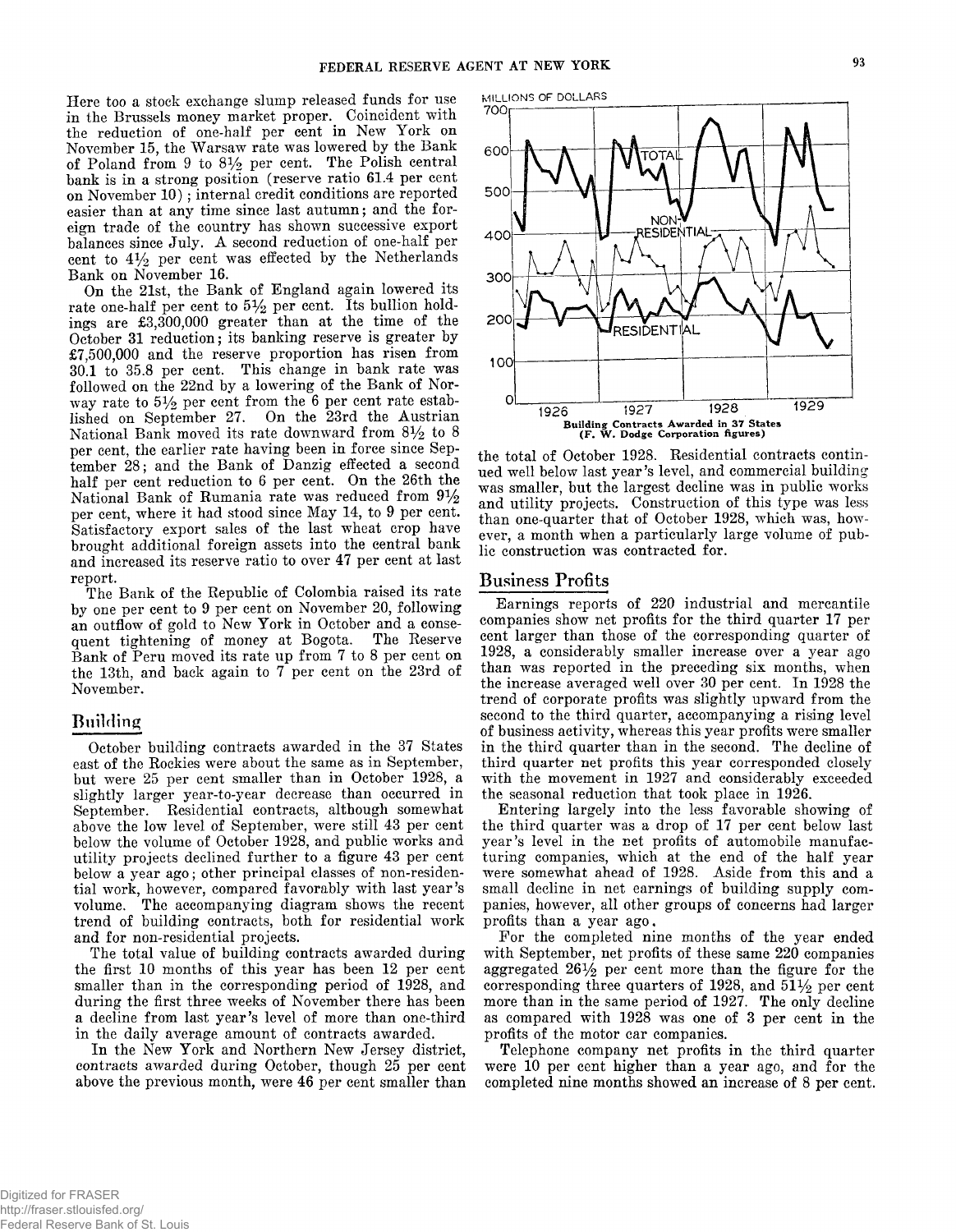**Earnings of other public utility companies were approximately 17 per cent above last year, slightly less than the increase for the first six months. Net operating income of Class I railroads increased somewhat less between the second and third quarters than was the case in 1928, but exceeded by a small amount the figure for the third quarter of 1926, which was the previous high point of railroad earnings for recent years. So far in 1929, net operating income of the railroads has been 17 per cent larger than 1928, and 8 per cent above the high nine months figure of 1926.**

**(Net profits in millions of dollars)**

| Corporation groups                    | No. | Third quarter |                | Nine months |      |        |
|---------------------------------------|-----|---------------|----------------|-------------|------|--------|
|                                       |     | 1928          | 1929           | 1927        | 1928 | 1929   |
| Motors<br>Motor parts and accessories | 12  | 108           | 89             | 255         | 311  | 302    |
| (exclusive of tires)                  | 16  | 13            | 13             | 20          | 32   | 41     |
|                                       | 25  | 53            | 57             | 71          | 103  | 132    |
| Steel                                 | 12  | 49            | 86             | 119         | 129  | 250    |
| Railroad equipment                    | 5   | 3             | 4              | 13          | 9    | 12     |
| Food and food products                | 27  | 32            | 40             | 89          | 93   | 108    |
| Machine and machine manufacturing     | 18  | 12            | 13             | 27          | 32   | 40     |
| $Copper.$                             | 7   | 9             | 13             | 12          | 22   | 37     |
| $Coal$ and $eoke$                     | 6   | 1             | $\overline{2}$ | 6           | 3    | 6      |
| Other mining and smelling             | 12  | 8             | 12             | 17          | 21   | 35     |
| Chemicals                             | 10  | 18            | 21             | 41          | 48   | 59     |
|                                       | 11  | 8             | 8              | 19          | 17   | 20     |
| Tobacco                               | 4   | 3             | 3              | 7           | 7    | 8      |
| Amusement                             | 4   | 5             | 10             | 14          | 18   | 27     |
| Eletrical equipment                   | 6   | 20            | 25             | 47          | 54   | 71     |
| Miscellaneous                         | 45  | 53            | 63             | 110         | 140  | 168    |
| Total $16$ groups                     | 220 | 395           | 459            | 867         | 1039 | 1316   |
| Telephone (net operating income)      | 98  | 59            | 66*            | 173         | 188  | $203*$ |
| Other public utilities                | 95  | 192           | 224            | 561         | 623  | 732    |
|                                       |     |               |                |             |      |        |
| Total public utilities                | 193 | 251           | 290*           | 734         | 811  | $935*$ |
| Class I railroads (net operating      | 180 | 358           | 397            | 810         | 821  | 960    |
|                                       |     |               |                |             |      |        |

**\* Partly estimated**

## **Production**

**The trend of industry in general continued in October to be downward, and a majority of this bank's indexes showed declines from September, after allowance for the usual seasonal changes. Comparisons with a year ago were less favorable than in recent months, and, after allowance for the usual growth of industry, a majority of the lines shown in the following table were lower than a year previous.**

**This tendency is illustrated in the accompanying diagram, which compares the recent trend of activity in several of the leading industries with that of the pre-** **vious two years. Production of steel ingots in October did not show the usual seasonal increase, and output of automobiles was down more than usual. Copper production showed about the usual seasonal increase, but as in the case of both steel and automobiles was substantially under the levels of last spring and was also lower than a year ago. Other declines, after seasonal allowance, were shown in production of pig iron, lead, zinc, petroleum, coke, and wheat flour, in deliveries of tin, in slaughterings of live stock, and in wool mill activity.**

**Consumption of raw cotton increased more than usual in October, and compared favorably with the levels of the previous two years, but prospects of a curtailment of mill activity were reported in November. Other increases after seasonal allowance occurred in mill consumption of raw silk, in mining of anthracite coal, in sugar meltings, and in production of newsprint paper.**

**Output of steel declined considerably in November, whereas usually there is only a small decrease, and the output of automobiles was reported to have been much curtailed. Average daily production of coal and of petroleum also was lower than in October.**

**(Adjusted for seasonal variations and usual year-to-year growth)**

|                                                                                                                                                                                                                                                                            | 1928                                                                                                     |                                                                                                           | 1929                                                                                                            |                                                                                                |
|----------------------------------------------------------------------------------------------------------------------------------------------------------------------------------------------------------------------------------------------------------------------------|----------------------------------------------------------------------------------------------------------|-----------------------------------------------------------------------------------------------------------|-----------------------------------------------------------------------------------------------------------------|------------------------------------------------------------------------------------------------|
|                                                                                                                                                                                                                                                                            | Oct.                                                                                                     | Aug.                                                                                                      | Sept.                                                                                                           | Oct.                                                                                           |
| Producers' Goods<br>Pig iron<br>Steel ingots<br>Cotton consumption<br>Woolen mill activity<br>Silk consumption<br>Bituminous coal<br>Lead<br>Tin deliveries<br>Leather, sole<br>Cement<br>Paper, total<br>$Wood \npublic \ldots \ldots \ldots \ldots \ldots \ldots \ldots$ | 112<br>120<br>101<br>94<br>99<br>112<br>89<br>106<br>121<br>100<br>94<br>103<br>116<br>123<br>105<br>101 | 129<br>134<br>99<br>101<br>109<br>120<br>83<br>121<br>112<br>96<br>104<br>110<br>109<br>124<br>107<br>111 | 122r<br>134<br>99<br>95<br>102<br>116<br>88<br>116<br>115r<br>107<br>101<br>121<br>$101 -$<br>118<br>102<br>103 | 118<br>115<br>103<br>91 v<br>116<br>115p<br>88<br>115<br>115<br>103<br>92<br>100<br>107<br>113 |
| Consumers' Goods<br>Live stock slaughtered<br>Wheat flour<br>Sugar meltings, $U.S.$ ports<br>Gasoline<br>Anthracite coal<br>$Tobacco products \ldots \ldots \ldots \ldots \ldots \ldots$<br>Boots and shoes<br>Automobile, passenger<br>Automobile, truck                  | 102<br>95<br>103<br>104<br>114<br>91<br>105<br>103<br>142<br>104<br>114                                  | 99<br>99<br>102<br>104<br>79<br>91<br>106<br>123<br>93<br>122<br>110                                      | 108<br>90<br>71<br>103<br>102<br>86<br>107<br>113<br>89<br>112<br>101r                                          | 101<br>86<br>89<br>111<br>90<br>107<br>114 <i>p</i><br>91p<br>93<br>110                        |

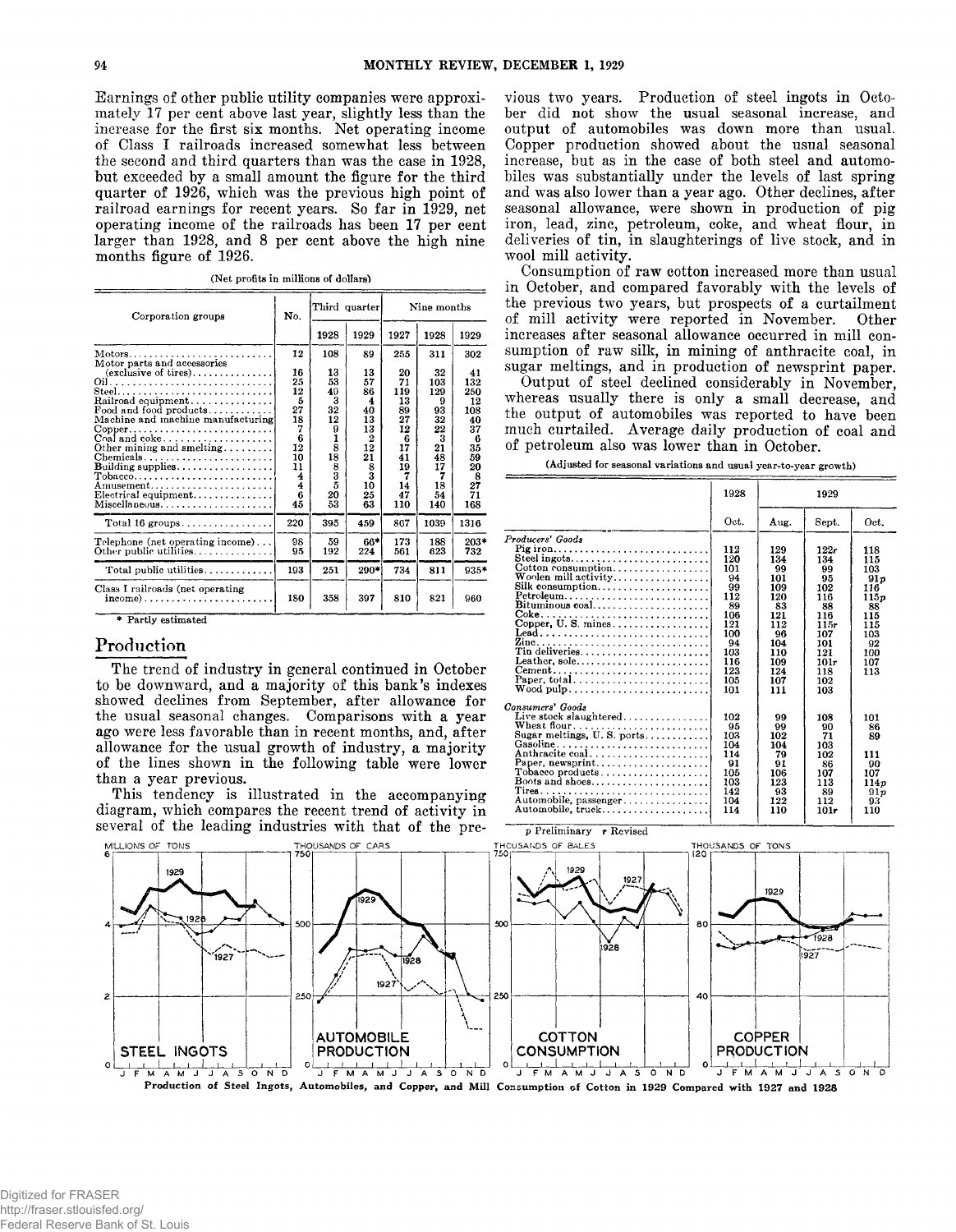# **Indexes of Business Activity** PER CENT

**Car loadings both of merchandise and miscellaneous and of bulk freight declined in October, when usually there is little change or perhaps a slight increase, and showed less than the usual year-to-year growth over a year previous. Retail distribution of goods also was lower than in September, after seasonal allowance, but the foreign trade of this country was higher.**

| (Adjusted for seasonal variations and usual year-to-year growth) |  |  |
|------------------------------------------------------------------|--|--|
|------------------------------------------------------------------|--|--|

|                                                                                                                                                                                                                                                                                                                                                                                                                                              | 1928                                                                                                 | 1929                                                                                                |                                                                                                     |                                                                                              |  |
|----------------------------------------------------------------------------------------------------------------------------------------------------------------------------------------------------------------------------------------------------------------------------------------------------------------------------------------------------------------------------------------------------------------------------------------------|------------------------------------------------------------------------------------------------------|-----------------------------------------------------------------------------------------------------|-----------------------------------------------------------------------------------------------------|----------------------------------------------------------------------------------------------|--|
|                                                                                                                                                                                                                                                                                                                                                                                                                                              | Oct.                                                                                                 | Aug.                                                                                                | Sept.                                                                                               | Oct.                                                                                         |  |
| <b>Primary Distribution</b><br>Car loadings, merchandise and misc. $r$<br>$Car$ loadings, other<br>$\text{Exports.} \dots \dots \dots \dots \dots \dots \dots \dots \dots$<br>$Imports$<br>Panama Canal traffic<br>Wholesale trade                                                                                                                                                                                                           | 100r<br>97<br>105<br>111<br>89<br>98                                                                 | 101r<br>97<br>100<br>122<br>92<br>107                                                               | 100r<br>96<br>97<br>116<br>84<br>103                                                                | 98r<br>92<br>100p<br>124p<br>105                                                             |  |
| Distribution to Consumer<br>Department store sales, 2nd $Dist$<br>Other chain store sales<br>$\textbf{Mail order sales} \dots \dots \dots \dots \dots \dots \dots \dots \dots$<br>Life insurance paid for<br>Advertising                                                                                                                                                                                                                     | 94<br>99<br>101<br>105<br>98<br>95                                                                   | 99<br>96<br>103<br>139<br>101<br>99                                                                 | 104<br>92<br>103<br>134<br>111<br>103                                                               | 98<br>93<br>99<br>119<br>99<br>100                                                           |  |
| General Business Activity<br>Bank debits, outside of N.Y. City<br>Bank debits. New York City<br>Velocity of bank deposits, outside N.Y.<br>Shares sold on N.Y. Stock Exchange<br>Postal receipts<br>Electric power<br>Employment in the United States $r \dots$ .<br>Business failures<br>Building contracts, 36 States<br>New corporations formed in N.Y. State<br>Real estate transfers<br>General price level<br>Composite index of wages | 106<br>164<br>117<br>188<br>389<br>88<br>109<br>100r<br>115<br>136<br>126<br>84<br>177<br>224<br>172 | 117<br>195<br>135<br>228<br>404<br>87<br>110<br>103r<br>109<br>96<br>113<br>78<br>182<br>227<br>174 | 116<br>203<br>135<br>242<br>426<br>81<br>108<br>103r<br>99<br>99<br>107<br>76<br>183<br>229r<br>173 | 116<br>218<br>137<br>244<br>540<br>86<br>102r<br>103<br>92<br>108<br>73<br>181<br>228<br>173 |  |

**p Preliminary r Revised**

# **Employment and Wages**

**The number of workers employed in representative New York State factories increased less than usual in October. Instead of showing the customary increase of about** *4 V2* **per cent from July to October, factory employment this year increased only 2.8 per cent. It was reported that the failure of employment to increase as much as usual in October was due largely to a decline instead of the usual rather substantial increase in the metal industries. The largest losses were in the iron and steel and automobile groups. The level of factory employment in the State still remained relatively high, however, as the accompanying diagram shows. The number of workers employed in October was the largest for any October since 1926, and, excepting only the period from May to September of this year, the seasonally adjusted index was also the highest since 1926. Figures for the country as a whole give similar indications; there was a decline in October, after seasonal adjustment, but except for the period from April to September, the index was the highest since 1926.**

**Additional indication of somewhat less satisfactory employment conditions is afforded by the rate of voluntary labor turnover. This rate declined in September, instead of showing the usual substantial seasonal in-**



**crease, and continued to decline in October, reaching a lower level than a year ago. This indicates that employees did not find the usual increase in employment opportunities this autumn, and that conditions for changing their employment were less favorable than they were a year previous. The ratio between orders for workers and applications for employment at New York State employment bureaus has also compared less favorably with a year previous in recent weeks.**

**The total amount of factory payrolls in New York State declined slightly in October, when usually there is a seasonal increase, and average weekly earnings of factory operatives also showed a decline. Average weekly earnings of factory office workers, which are calculated once a year by the State Department of Labor, were \$36.94 in October, compared with \$36.37 a year previous, thus continuing the gradual rise of recent years. This latest figure shows an increase of 93 per cent over 1914, an increase well in excess of the rise in the cost of living, but considerably less than the percentage increase in earnings of factory operatives.**

## Foreign Trade

**Both imports and exports of merchandise during October showed more than the usual seasonal increases over the previous month. Exports, valued at \$530,000,000, were \$20,000,000 smaller than a year ago, however, while imports, valued at \$392,000,000, were \$37,000,000 larger.**

**Crude foodstuffs, chiefly grains, were the only export products less in value than in September. The failure of grain exports to show the usual increase for this period is partially explained by the comparatively early crop movement this year. The value of grain products shipped in October 1929 was less than half that of a year ago, but due to heavy shipments early in the season, the value for the four months ended October 1929 was about 21 per cent under that for the corresponding period in 1928. Shipments abroad of finished and partly finished manufactures continued to show gains over a year ago, but the value of other groups of exports declined.**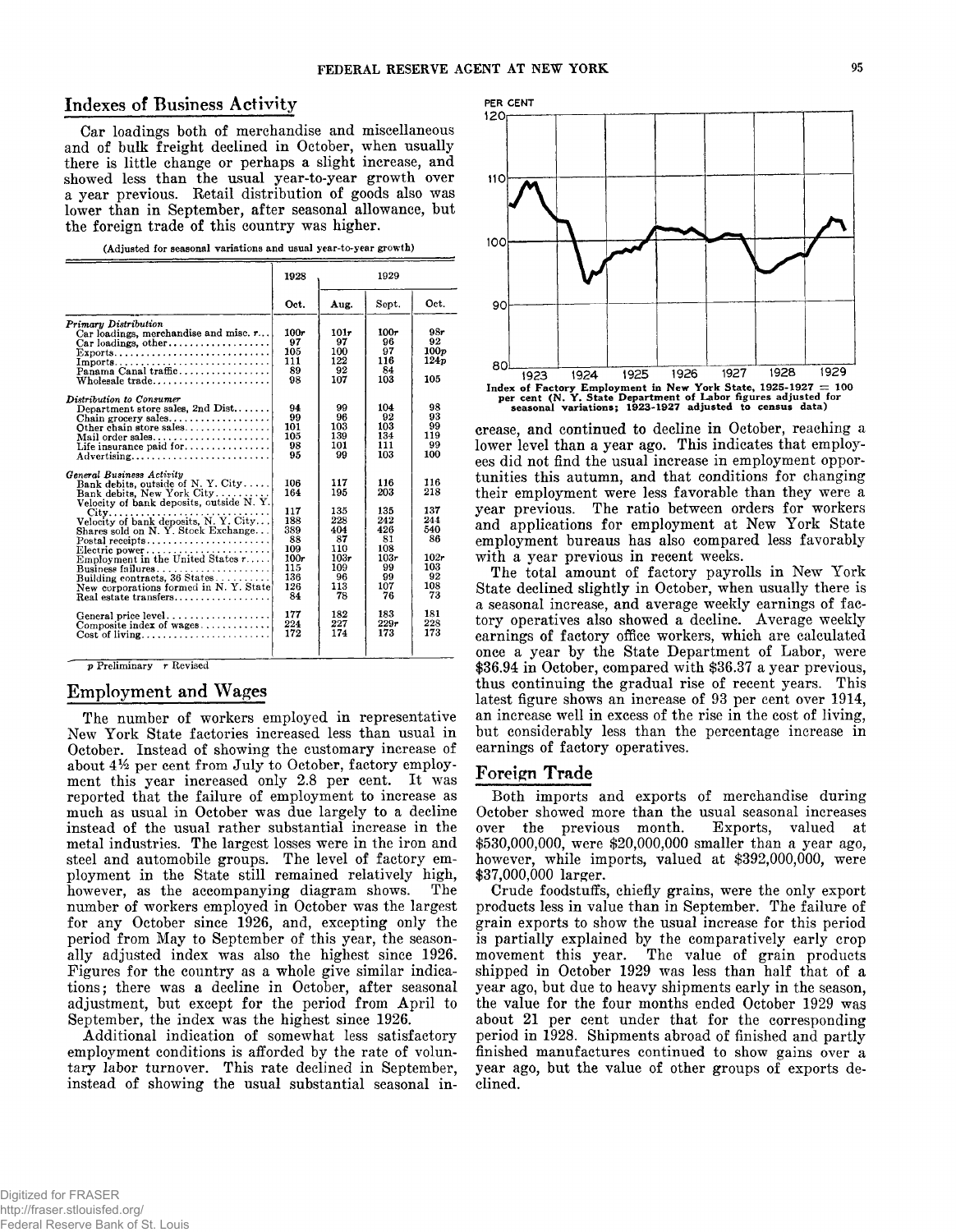**All groups of imports showed increases over the previous month, and all except manufactured foodstuffs, mainly sugar, showed considerable increases over a year ago. Quantity receipts of coffee, crude rubber, and raw silk were greater than either in the previous month or in October 1928. The quantity of raw silk imported slightly exceeded the previous record of two months ago.**

## **Department Store Trade**

**A preliminary inquiry concerning November business in a number of the large New York City stores indicated that sales during the first half of the month averaged about 6 per cent smaller than a year previous. The decline was reported to be in luxury lines; sales of other types of merchandise were reported to be continuing in about the usual volume. Specific reports as to certain luxury lines such as jewelry and diamonds indicate that even in these lines sales were in some cases better than a year ago.**

**The October reports of leading department stores in this district showed an unusually large increase in sales over a year ago, especially in New York, where there was an increase of 8 per cent, the largest since August 1927.**

**Substantial increases in October were reported also in Southern New York State, the Hudson River Valley District, the Capital District, and the Westchester District. Rochester and Bridgeport reported slightly more than the usual increases, but Buffalo, Syracuse, and Northern New York State department stores continued to report decreases in sales as compared with a year previous. The reporting apparel stores continued to show a substantial increase in sales over last year.**

**Stocks of merchandise showed a substantial increase during October in preparation for the holiday trade, but were only 1 per cent higher than a year ago at the end of the month. Collections on charge accounts outstanding were slightly lower than in October 1928, but preliminary indications were that collections in November were somewhat better than last year.**

**The apparel departments were prominent among those**

| Locality                                                                                                                                                                                                                                                    |                                                                                                                                                                                                                        | Percentage<br>change<br>October 1929<br>compared with<br>October 1928                                            | Per cent of<br>outstanding<br>collected in<br>October       | accounts<br>September 30                          |
|-------------------------------------------------------------------------------------------------------------------------------------------------------------------------------------------------------------------------------------------------------------|------------------------------------------------------------------------------------------------------------------------------------------------------------------------------------------------------------------------|------------------------------------------------------------------------------------------------------------------|-------------------------------------------------------------|---------------------------------------------------|
|                                                                                                                                                                                                                                                             | Net<br>sales                                                                                                                                                                                                           | Stock<br>on hand<br>end of<br>month                                                                              | 1928                                                        | 1929                                              |
| New York<br>Buffalo<br>Syracuse<br>$Elsewhere \ldots \ldots \ldots \ldots \ldots \ldots \ldots$<br>Northern New York State<br>Central New York State<br>Southern New York State<br>Hudson River Valley District<br>Capital District<br>Westchester District | $+8.1$<br>2.7<br>$\overline{\phantom{0}}$<br>$+4.5$<br>6.0<br>$\overline{\phantom{a}}$<br>2.4<br>$\div$<br>$^{+}$<br>4.4<br>$+$<br>6.0<br>$-19.1$<br>0.4<br>$^{+}$<br>$+6.7$<br>$+$<br>5.9<br>$+15.3$<br>5.4<br>$^{+}$ | $+1.7$<br>2.5<br>--<br>$+ 7.7$<br>4.2<br>$\overline{\phantom{a}}$<br>$+2.3$<br>$+4.3$<br>.<br>$\cdots$<br>.<br>. | 56.3<br>45.0<br>47.1<br>36.7<br>46.0<br>42.4<br>.<br>.<br>. | 52.9<br>43.2<br>42.9<br>33.8<br>48.5<br>42.7<br>. |
| All department stores                                                                                                                                                                                                                                       | $+6.2$                                                                                                                                                                                                                 | $+1.1$                                                                                                           | 51.1                                                        | 49.4                                              |
| Apparel stores                                                                                                                                                                                                                                              | $+7.4$                                                                                                                                                                                                                 | $+2.7$                                                                                                           | 48.7                                                        | 49.7                                              |

**showing the largest increase in sales in October, as the following table shows.**

|                                                                                                                                                                                                                                                                                                                                                                                                                                          | Net sales<br>percentage change<br>Oct. 1929<br>compared with<br>Oct. 1928                                                                                                                                       | Stock on hand<br>percentage change<br>Oct. 31, 1929<br>compared with<br>Oct. 31, 1928                                                                                                                        |
|------------------------------------------------------------------------------------------------------------------------------------------------------------------------------------------------------------------------------------------------------------------------------------------------------------------------------------------------------------------------------------------------------------------------------------------|-----------------------------------------------------------------------------------------------------------------------------------------------------------------------------------------------------------------|--------------------------------------------------------------------------------------------------------------------------------------------------------------------------------------------------------------|
| Women's and Misses' ready-to-wear<br>Toys and sporting goods<br>Women's ready-to-wear accessories<br>Men's and Boys' wear<br>Furniture<br>Linens and handkerchiefs<br>Books and stationery<br>Luggage and other leather goods<br>Home furnishings<br>Men's furnishings<br>Toilet articles and drugs<br>$Cotten$ goods<br>Silverware and $jewelry$<br>Woolen goods<br>Silks and velvets<br>Musical instruments and radio<br>Miscellaneous | $+22.6$<br>$+13.1$<br>$+12.7$<br>$+12.2$<br>$\frac{1}{4}$ $\frac{9.7}{9.0}$<br>$+7.7$<br>$+7.3$<br>$+7.2$<br>+7.1<br>$+6.0$<br>$+ 5.7$<br>$+ 5.6$<br>$+3.7$<br>$+0.8$<br>$-9.2$<br>$-12.9$<br>$-35.2$<br>$-3.0$ | $-6.4$<br>$-1.0$<br>$+ 5.1$<br>$-4.8$<br>$-6.1$<br>$+1.1$<br>$+0.9$<br>$\frac{1}{4}$ $\frac{3.2}{6.2}$<br>$+5.9$<br>$+14.6$<br>$-3.0$<br>$-7.1$<br>$+2.2$<br>$-0.2$<br>$-9.4$<br>$-15.4$<br>$+5.4$<br>$-2.7$ |

# **Wholesale Trade**

**October sales of reporting wholesale firms in this district showed substantial seasonal increases in most lines, and were larger than a year previous in a majority of cases. The average increase over October 1928 was not large, however, as sales in that month were of unusual volume. Sales of groceries, stationery, and paper continued the increases over last year which have been reported for a number of months, and sales of drugs, shoes, and jewelry also were higher than in October 1928. Quantity sales of silk goods reported by the Silk Association showed a substantial increase over last year, and orders reported by the National Machine Tool Builders' Association were 13 per cent above the large volume of October 1928. Sales of men's clothing and diamonds, however, showed decreases of 11 and 20 per cent, respectively, compared with last year.**

**Stocks of groceries and drugs continued to be larger than last year, while a decline was reported in the stocks of cotton goods, silk goods, shoes, hardware, and diamonds and jewelry. Collections averaged a little slower than last year, but there were considerable differences in various lines.**

| Net                                                                                                                              | Stock<br>end of                                                                       |                                                                                                           | Stock                                                                                         |                                                                                |                                                                                   |
|----------------------------------------------------------------------------------------------------------------------------------|---------------------------------------------------------------------------------------|-----------------------------------------------------------------------------------------------------------|-----------------------------------------------------------------------------------------------|--------------------------------------------------------------------------------|-----------------------------------------------------------------------------------|
|                                                                                                                                  | month                                                                                 | Net<br>sales                                                                                              | end of<br>month                                                                               | 1928                                                                           | 1929                                                                              |
| $+15.2$<br>$-21.1$<br>$+19.6$<br>$+1.6*$<br>$-10.4$<br>$+32.7$<br>$+21.8$<br>$+33.8$<br>$+19.6$<br>$+10.8$<br>$-14.9$<br>$+31.6$ | $+16.4$<br>$-3.3$<br>6.4<br>-<br>$-3.2$<br>$-4.7$<br>$\cdots$<br>$\cdots$<br>.<br>1.2 | $+2.0$<br>$-11.0$<br>$+0.6$<br>$+4.1$<br>$+8.8$<br>0<br>$+13.4$<br>$+13.4$<br>$+5.0$<br>$-19.9$<br>$+1.4$ | $+6.4$<br>.<br>$-6.8$<br>$-23.5$<br>$+29.0$<br>--10.6<br>.<br>$\cdots$<br>$\cdots$<br>$-13.3$ | 77.9<br>39.0<br>.<br>46.2<br>54.2<br>44.8<br>48.1<br>.<br>46.4<br>62.9<br>23.4 | 76.1<br>39.3<br>.<br>48.0<br>49.9<br>37.9<br>49.7<br>52.4<br>71.2<br>27.4<br>53.5 |
|                                                                                                                                  | sales<br>$+6.9$                                                                       |                                                                                                           | $+1.2$                                                                                        | $+ 1.8$ * $+ 13.0$ * $- 13.0$                                                  | $-0.6*$<br>54.0                                                                   |

\* Quantity not value. Reported by Silk Association of America \*\* Reported by the National Machine Tool Builders' Association